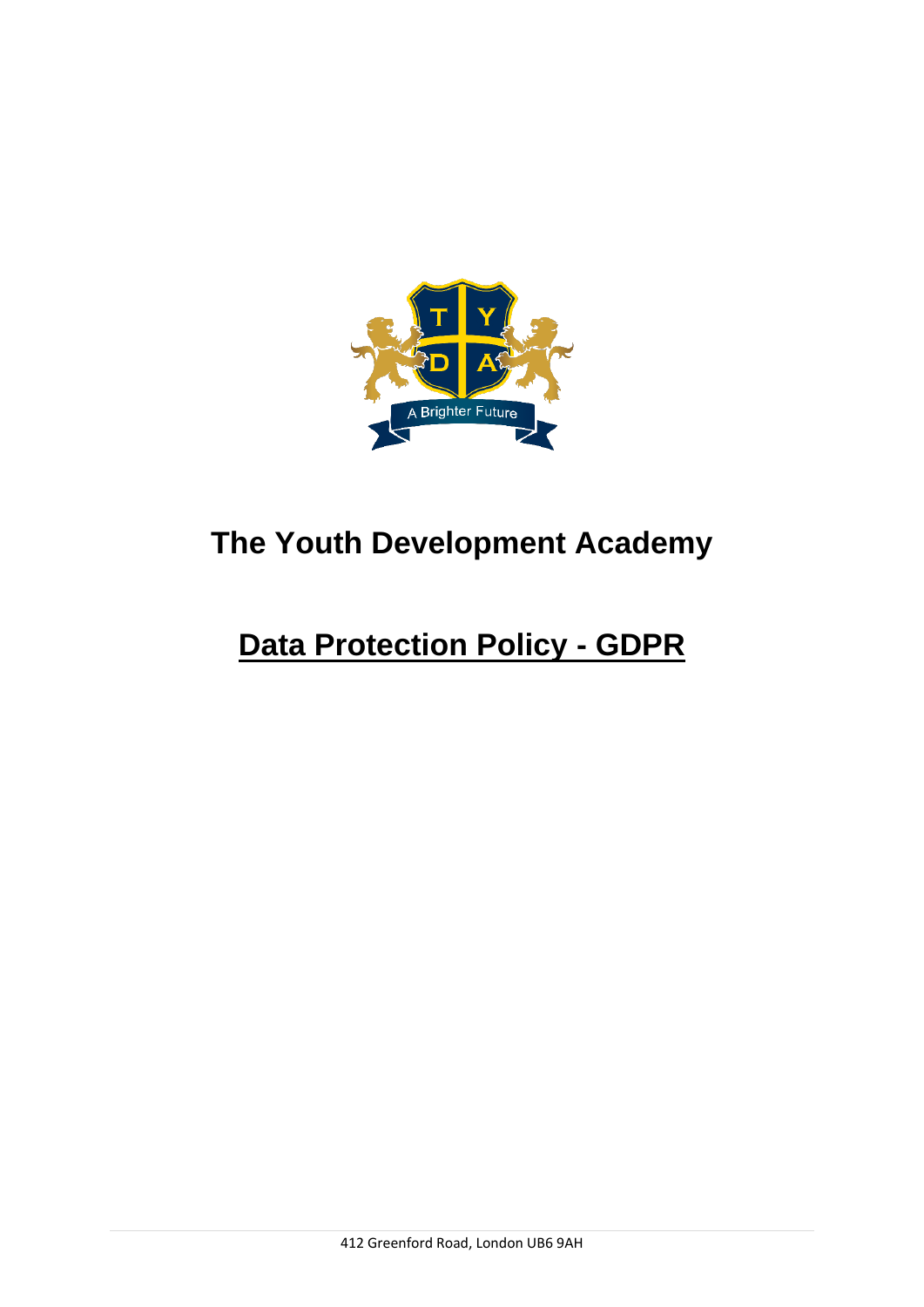## **Rationale**

The Youth Development Academy is committed to a policy of protecting the rights and privacy of individuals, including learners, staff and others, in accordance with the General Data Protection Regulation (GDPR) May 2018.

The new regulatory environment demands higher transparency and accountability in how the Academy manages and uses personal data. It also accords new and stronger rights for individuals to understand and control that use.

The GDPR contains provisions that the Academy will need to be aware of as data controllers, including provisions intended to enhance the protection of students' personal data. For example, the GDPR requires that:

We must ensure that our academy privacy notices are written in a clear, plain way that staff and students will understand. The Academy needs to process certain information about its staff, students and other individuals with whom it has a relationship for various purposes such as, but not limited to:

- 1. The recruitment and payment of staff.
- 2. The administration of programmes of study and courses.
- 3. Student enrolment.
- 4. Examinations and external accreditation.
- 5. Recording student progress, attendance and conduct.
- 6. Collecting fees.
- 7. Complying with legal obligations to funding bodies and government including local government.

To comply with various legal obligations, including the obligations imposed on it by the General Data Protection Regulation (GDPR) TYDA must ensure that all this information about individuals is collected and used fairly, stored safely and securely, and not disclosed to any third party unlawfully.

## **Compliance**

This policy applies to all staff and students of TYDA. Any breach of this policy or of the Regulation itself will be considered an offence and the Academy's disciplinary procedures will be invoked. As a matter of best practice, other agencies and individuals working with TYDA and who have access to personal information, will be expected to read and comply with this policy. It is expected that those departments responsible for dealing with external bodies will ensure that such bodies sign a contract which among other things will include an agreement to abide by this policy.

This policy will be updated as necessary to reflect best practice in data management, security and control and to ensure compliance with any changes or amendments to the GDPR and other relevant legislation.

The Code of Practice on GDPR for TYDA gives further detailed guidance and TYDA undertakes to adopt and comply with this Code of Practice.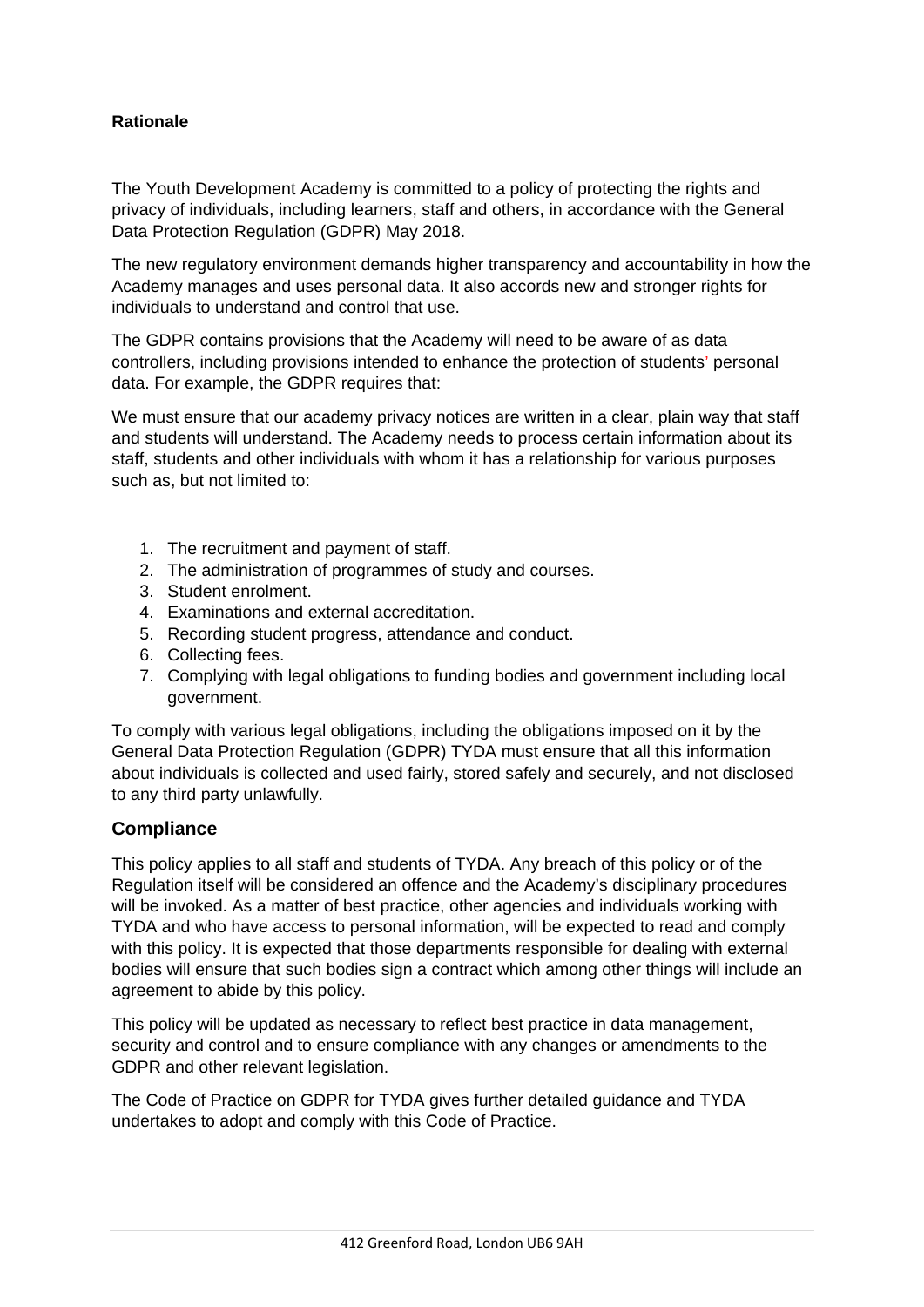# **General Data Protection Regulation (GDPR)**

This piece of legislation entered into force on the 25th May 2018. The GDPR regulates the processing of personal data, and protects the rights and privacy of all living individuals (including children), for example by giving all individuals who are the subject of personal data a general right of access to the personal data which relates to them. Individuals can exercise the right to gain access to their information by means of a 'subject access request'. Personal data is information relating to an individual and may be in hard or soft copy (paper/manual files; electronic records; photographs; CCTV images), and may include facts or opinions about a person.

The GDPR also sets out specific rights for Academy students in relation to educational records held within the education system. These rights are set out in separate education regulations

For more detailed information on these Regulations see the Data Protection Data Sharing Code of Practice (DPCoP) from the UK Information Commissioner's Office (ICO). Please follow this link to the ICO's website (www.ico.gov.uk)

#### **Responsibilities under the GDPR**

TYDA will be the 'data controller' under the terms of the legislation – this means it is ultimately responsible for controlling the use and processing of the personal data. The Academy appoints a Data Protection Officer (DPO), currently the Manging Director who is available to address any concerns regarding the data held by the Academy and how it is processed, held and used. TYDA also has a nominated governor who oversees this policy.

The Senior Management Team is responsible for all day-to-day data protection matters, and will be responsible for ensuring that all members of staff and relevant individuals abide by this policy, and for developing and encouraging good information handling within the Academy.

#### **Data Protection Principles**

The legislation places a responsibility on every data controller to process any personal data in accordance with the eight principles. More detailed guidance on how to comply with these principles can be found in the DPCoP. Please follow this link to the ICO's website [\(www.ico.gov.uk\)](http://www.ico.gov.uk/)

In order to comply with its obligations, TYDA undertakes to adhere to the eight principles:

#### **1. Process personal data fairly and lawfully.**

TYDA will make all reasonable efforts to ensure that individuals who are the focus of the personal data (data subjects) are informed of the identity of the data controller, the purposes of the processing, any disclosures to third parties that are envisaged; given an indication of the period for which the data will be kept, and any other information which may be relevant. For example,

#### **2. Process the data for the specific and lawful purpose for which it collected that data and not further process the data in a manner incompatible with this purpose.**

TYDA will ensure that the reason for which it collected the data originally is the only reason for which it processes those data, unless the individual is informed of any additional processing before it takes place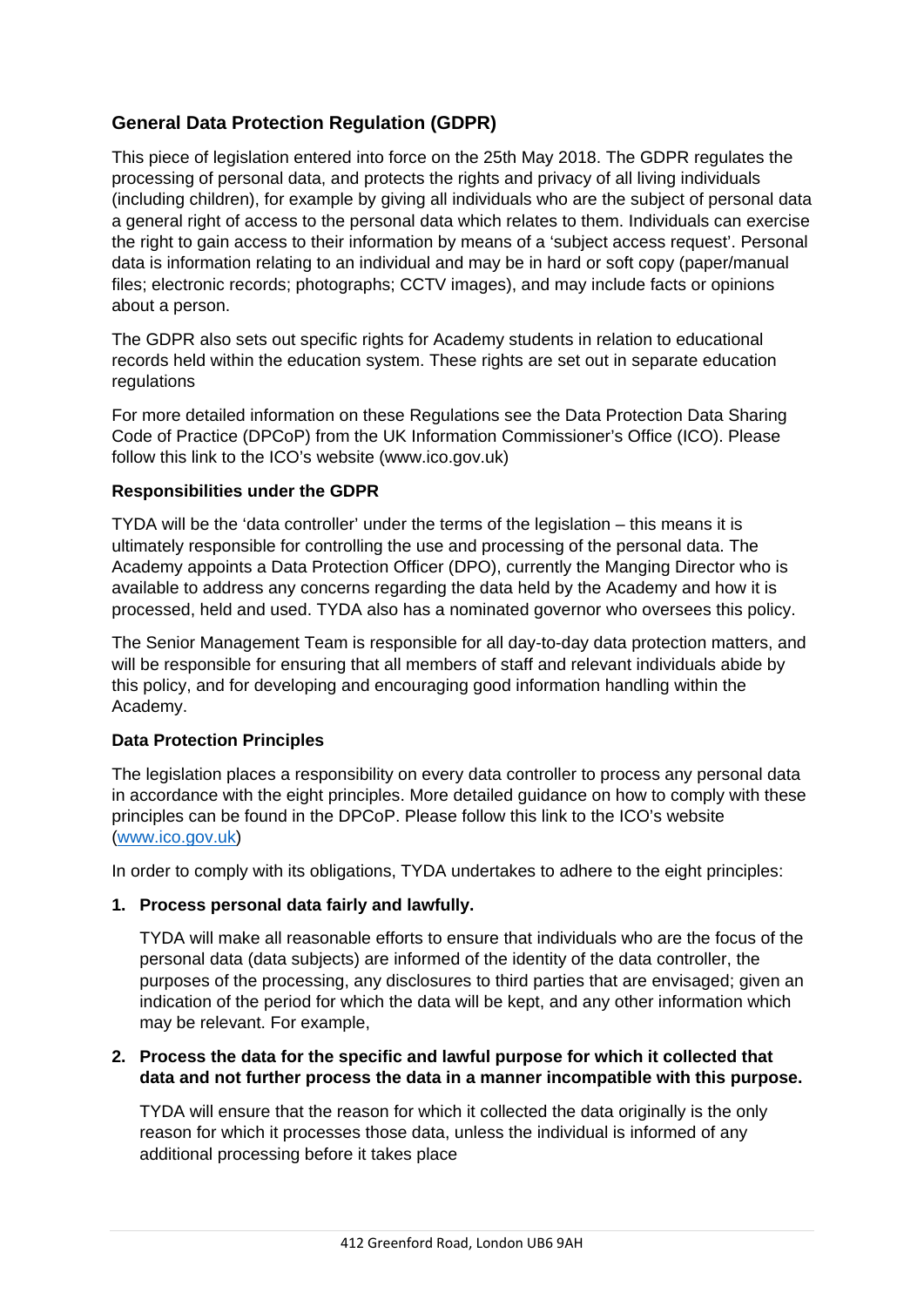#### **3. Ensure that the data is adequate, relevant and not excessive in relation to the purpose for which it is processed.**

TYDA will not seek to collect any personal data which is not strictly necessary for the purpose for which it was obtained. Forms for collecting data will always be drafted with this mind. If any irrelevant data are given by individuals, they will be destroyed immediately.

#### **4. Keep personal data accurate and, where necessary, up to date.**

TYDA will review and update all data on a regular basis. It is the responsibility of the individuals giving their personal data to ensure that this is accurate, and each individual should notify the Academy if, for example, a change in circumstances means that the data needs to be updated. It is the responsibility of the Academy to ensure that any notification regarding the change is noted and acted on.

#### **5. Only keep personal data for as long as is necessary.**

TYDA undertakes not to retain personal data for longer than is necessary to ensure compliance with the legislation, and any other statutory requirements. This means TYDA will undertake a regular review of the information held and implement a weeding process.

TYDA will dispose of any personal data in a way that protects the rights and privacy of the individual concerned (e.g. secure electronic deletion, shredding and disposal of hard copy files as confidential waste). A log will be kept of the records destroyed.

#### **6. Process personal data in accordance with the rights of the data subject under the legislation.**

Individuals have various rights under the legislation including a right to:

- be told the nature of the information the Academy holds and any parties to whom this may be disclosed.
- prevent processing likely to cause damage or distress.
- prevent processing for purposes of direct marketing.
- be informed about the mechanics of any automated decision-taking process that will significantly affect them.
- not have significant decisions that will affect them taken solely by an automated process.
- sue for compensation if they suffer damage by any contravention of the legislation.
- take action to rectify, block, erase or destroy inaccurate data.
- request that the Office of the Information Commissioner assess whether any provision of the Act has been contravened.

TYDA will only process personal data in accordance with individuals' rights.

**7. Put appropriate technical and organisational measures in place against unauthorised or unlawful processing of personal data, and against accidental loss or destruction of data.**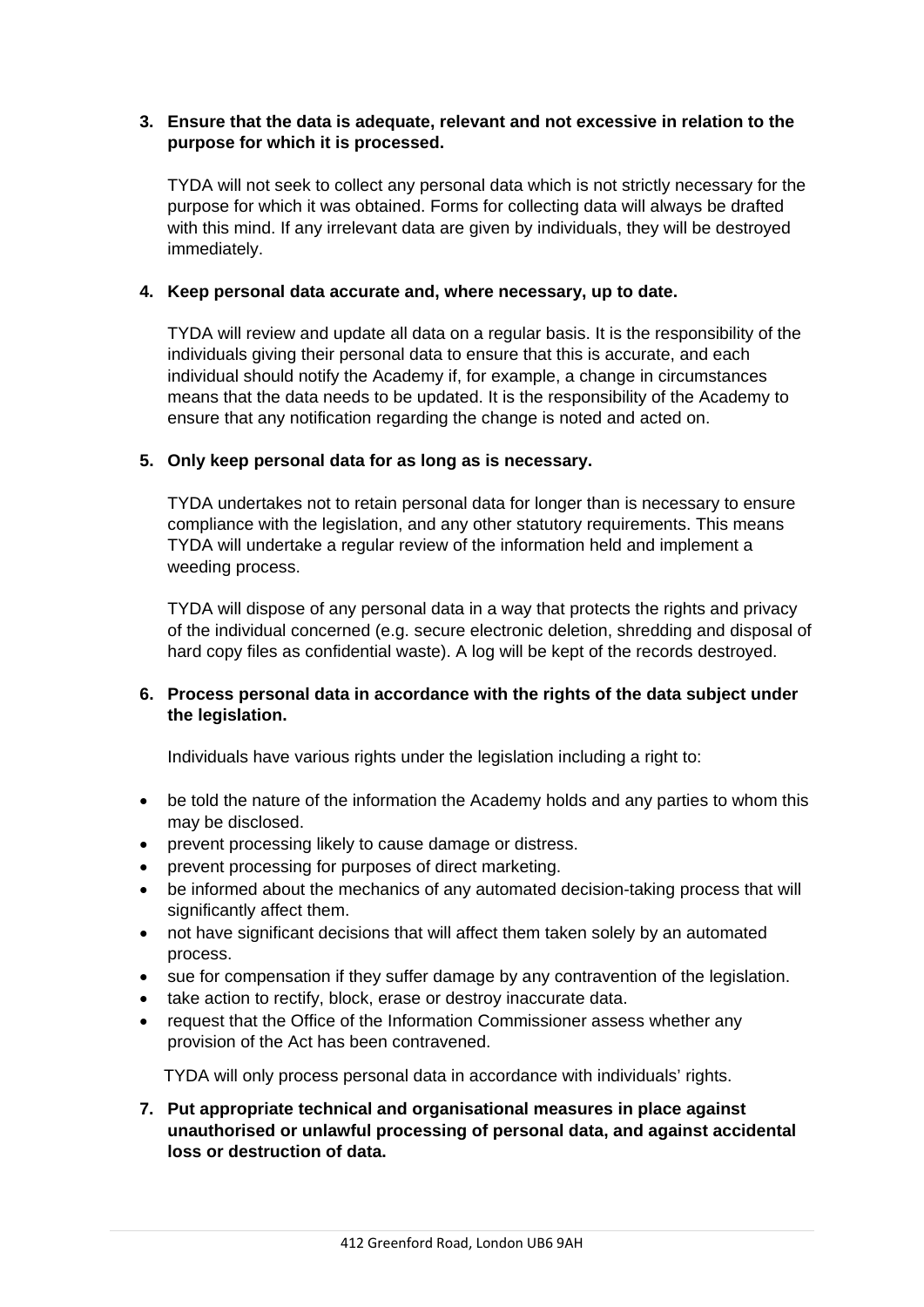All members of staff are responsible for ensuring that any personal data which they hold is kept securely and not disclosed to any unauthorised third parties.

TYDA will ensure that all personal data is accessible only to those who have a valid reason for using it.

TYDA will have in place appropriate security measures, e.g.

- ensuring that hard copy personal data is kept in lockable filing cabinets/cupboards with controlled access (with the keys then held securely in a key cabinet with controlled access):
- keeping all personal data in a lockable cabinet with key-controlled access.
- password protecting personal data held electronically.
- archiving personal data which are then kept securely (lockable cabinet).
- placing any PCs or terminals, CCTV camera screens etc. that show personal data so that they are not visible except to authorised staff.
- ensuring that PC screens are not left unattended without a password protected screen-saver being used.

In addition, TYDA will put in place appropriate measures for the deletion of personal data - manual records will be shredded or disposed of as 'confidential waste' and appropriate contract terms will be put in place with any third parties undertaking this work. Hard drives of redundant PCs will be wiped clean before disposal or if that is not possible, destroyed physically. A log will be kept of the records destroyed.

This policy also applies to staff and students who process personal data 'off-site', e.g. when working at home, and in circumstances additional care must be taken regarding the security of the data.

8. Ensure that no personal data is transferred to a country or a territory outside the 'European Economic Area (EEA) unless that country or territory ensures adequate level of protection for the rights and freedoms of data subjects in relation to the `processing of personal data.

TYDA will not transfer data to such territories without the explicit consent of the individual.

This also applies to publishing information on the Internet - because transfer of data can include placing data on a website that can be accessed from outside the EEA so TYDA will always seek the consent of individuals before placing any personal data (including photographs) on its website.

If the Academy collects personal data in any form via its website, it will provide a clear and detailed privacy statement prominently on the website, and wherever else personal data is collected.

#### **Consent as a basis for processing**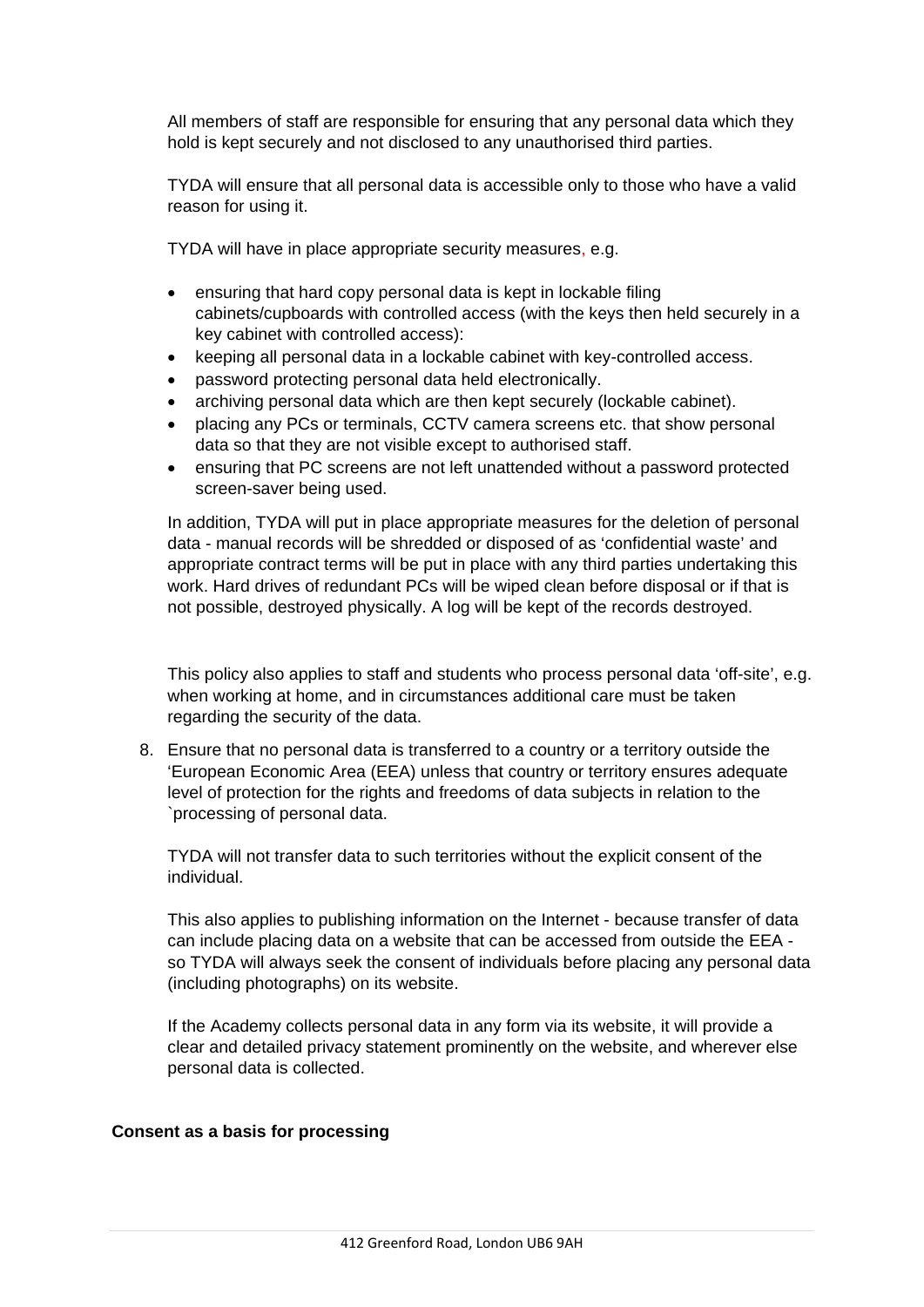Although it is not always necessary to gain consent from individuals before processing their data, it is often the best way to ensure that data is collected and processed in an open and transparent manner.

Consent is especially important when TYDA is processing any sensitive data, as defined by the legislation.

TYDA understands consent to mean that the individual has been fully informed of the intended processing and has signified their agreement (e.g. via the enrolment form) whilst being of a sound mind and without having any undue influence exerted upon them. Consent obtained on the basis of misleading information will not be a valid basis for processing. Consent cannot be inferred from the non-response to a communication.

#### *"Personal Details*

- *For the purposes of the General Data Protection Regulation (GDPR) (Regulation (EU) 2016/679 you consent to the Academy holding and processing personal data including sensitive personal data of which you are the subject, details of which are specified in the Academy's data protection policy.*
- *This will include marketing images and the Academy CCTV."*

TYDA will ensure that any forms used to gather data on an individual will contain a statement (fair collection statement) explaining the use of that data, how the data may be disclosed and also indicate whether or not the individual needs to consent to the processing.

## **Subject Access Rights (SARs)**

Individuals have a right to access any personal data relating to them which are held by the Academy. Any individual wishing to exercise this right should apply in writing to the Data Protection Officer. Any member of staff receiving a SAR should forward this to the latter.

The Academy reserves the right to charge a fee for data subject access requests (currently £5).

Under the terms of the legislation, any such requests must be complied with within 40 days.

#### **Disclosure of Data**

Only disclosures which have been notified under the Academy's DP notification must be made and therefore staff and students should exercise caution when asked to disclose personal data held on another individual or third party.

TYDA undertakes not to disclose personal data to unauthorised third parties, including family members, friends, and government bodies and in some circumstances, the police.

Legitimate disclosures may occur in the following instances:

- the individual has given their consent to the disclosure.
- the disclosure has been notified to the ICO and is in the legitimate interests of the Academy.
- the disclosure is required for the performance of a contract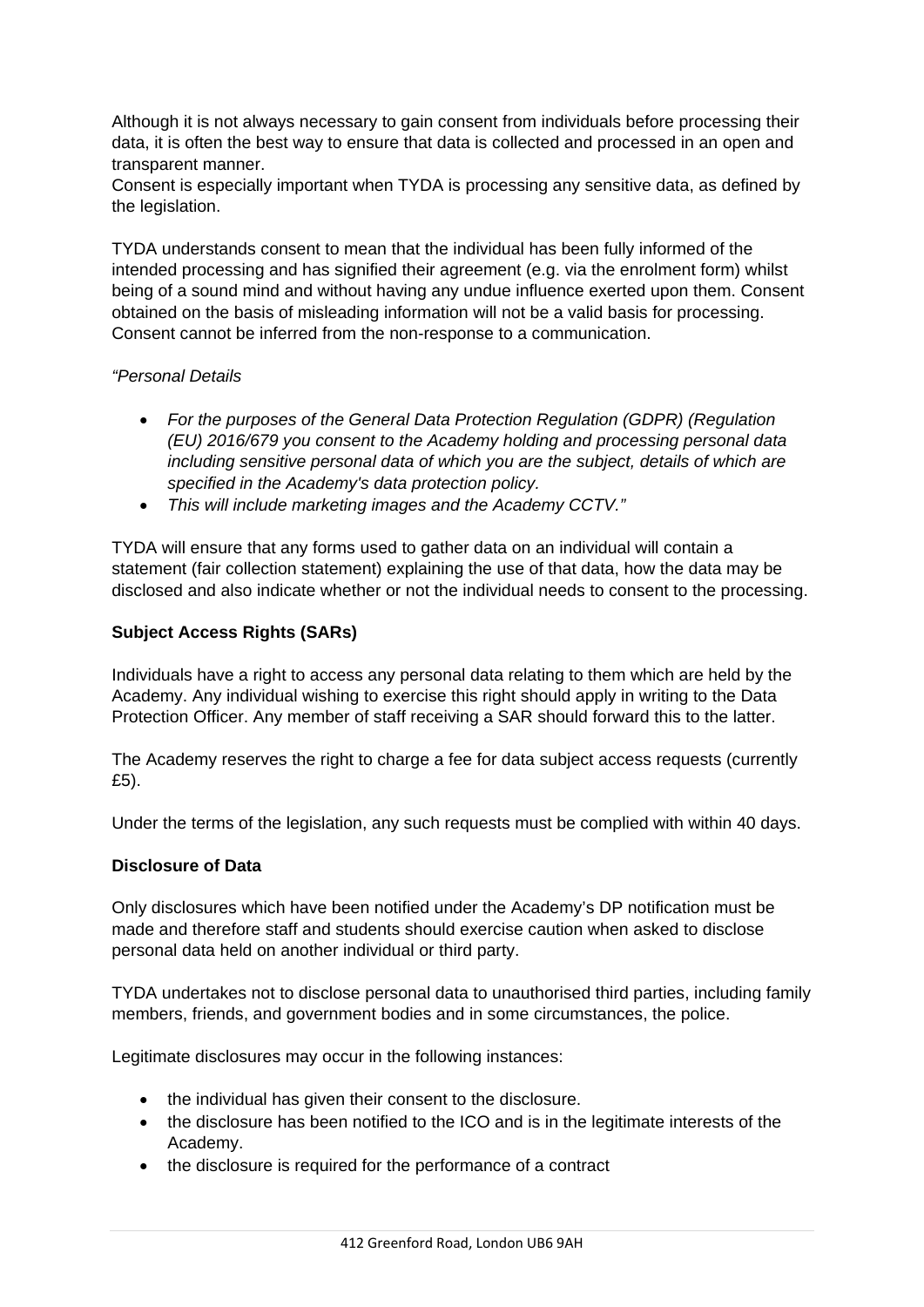There are other instances when the legislation permits disclosure without the consent of the individual.

For detailed guidance on disclosures see the Code of Practice.

In no circumstances will TYDA sell any of its databases to a third party.

Publication of Academy Information

TYDA publishes various items which will include some personal data, e.g.

- internal telephone directory.
- event information.
- photos and information in marketing materials.

It may be that in some circumstances an individual wishes their data processed for such reasons to be kept confidential, or restricted to Student Welfare Department access only. Therefore it is TYDA policy to offer an opportunity to opt-out of the publication of such when collecting the information.

#### **Email**

It is the policy of TYDA to ensure that senders and recipients of email are made aware that under the Data Protection Act 2018, and Freedom of Information Legislation, the contents of email may have to be disclosed in response to a request for information. One means by which this will be communicated will be by a disclaimer on the Academy's email.

Under the Regulation of Investigatory Powers Act 2000, Lawful Business Practice Regulations, any email sent to or from the Academy may be accessed by someone other than the recipient for system management and security purposes.

#### **CCTV**

There are some CCTV systems operating within TYDA for the purpose of protecting Academy members and property. TYDA will only process personal data obtained by the CCTV system in a manner which ensures compliance with the legislation, for detailed guidance see our CCTV Code of Practice which is aligned to the Surveillance Camera Commissioner's code of practice. More information: www.gov.uk/surveillancecameracommissioner.

#### **Procedure for review**

This policy will be updated as necessary to reflect best practice or future amendments made to the General Data Protection Regulation (GDPR) May 2018 and Data Protection Act 1998.

Please follow this link to the ICO's website (www.ico.gov.uk) which provides further detailed guidance on a range of topics including individuals' rights, exemptions from the Act, dealing with subject access requests, how to handle requests from third parties for personal data to be disclosed etc. In particular, you may find it helpful to read the Guide to Data Protection which is available from the website.

For help or advice on any data protection or freedom of information issues, please do not hesitate to contact:

The Data Protection Officer: [dpo@tyda.co.uk](mailto:dpo@tyda.co.uk)